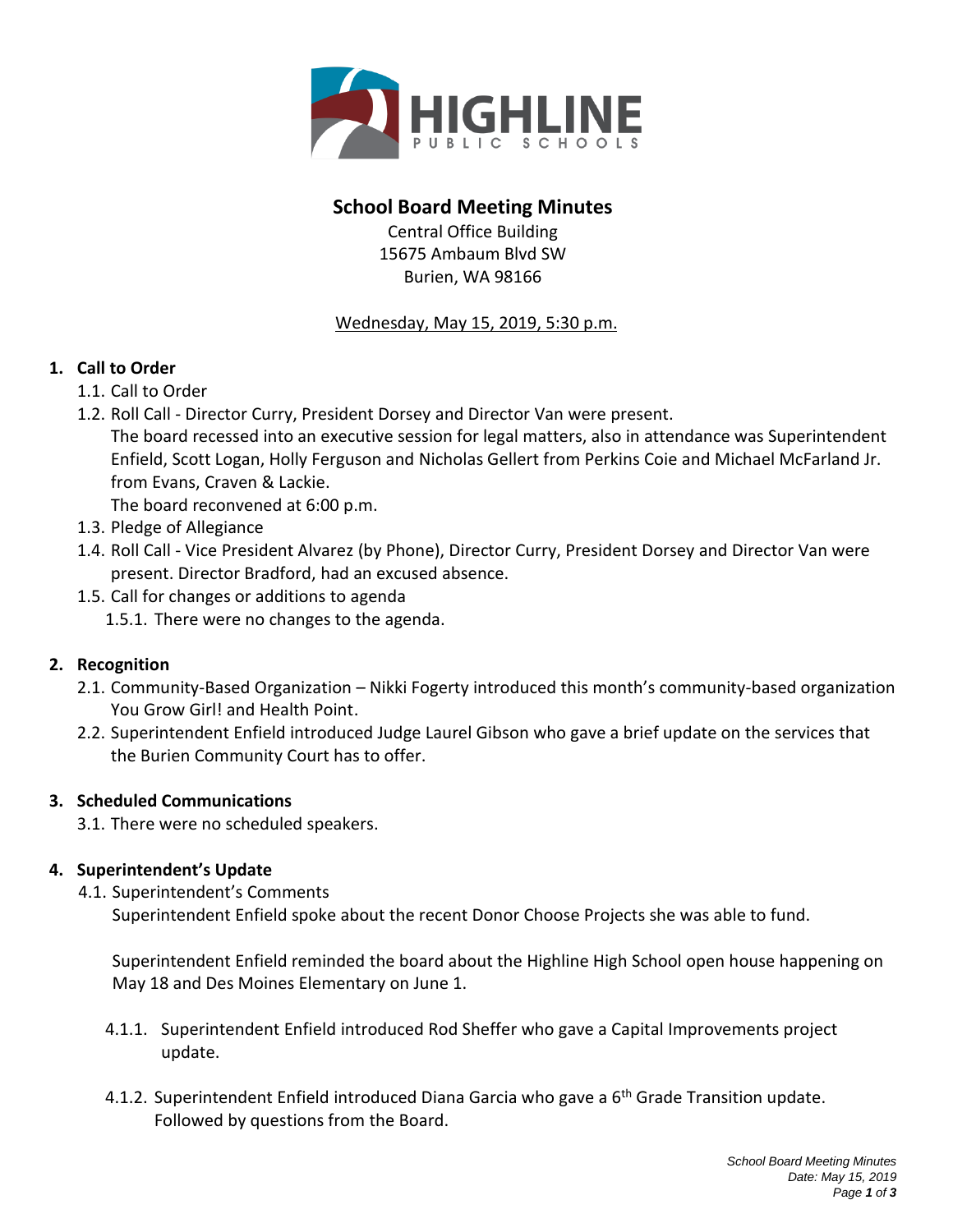Superintendent Enfield shared news about the new Graduate Highline baby onesie that will be handed out for new mothers at Highline Hospital.

Superintendent Enfield introduced president-elect Sandy Hunt form the Highline Education Association. Sandy spoke thanked Superintendent Enfield for her donation to the donor choose projects. Sandy shared that the HEA also offers grants for teachers. Finally Sandy shared her experience on the CFAC committee.

#### **5. School Board Reports**

## 5.1. Legislative Report

Director Dorsey spoke about the ending of the legislative session and what the impacts are for Highline.

#### 5.2. Director Report

Director Curry thanked Cabinet for their work into putting on the Board-Cabinet retreat.

Director Alvarez thanked Holly for her work at the retreat and gave a brief update eon the Firs community.

Director Van echoed the comments about the Board-Cabinet retreat. Finally, Director Van spoke about the recent ribbon cutting at Olympic interim site.

Director Dorsey also spoke about the recent ribbon cutting at Olympic interim site.

#### **6. Consent Agenda**

6.1. Approval of Minutes for [May 1, 2019,](https://resources.finalsite.net/images/v1557341373/highlineschoolsorg/hsgwtndylgej3vp2wkcl/2019_05_01_Minutes.pdf) Board Meeting.

6.2. Approval of **Accounts Payable Vouchers Director Van and Director Alvarez** 

- 6.3. [Personnel Report](https://resources.finalsite.net/images/v1557342701/highlineschoolsorg/cn7ctrgqfmhf26owbkfi/2019-05-15PersonnelMattersReport.pdf)
- 6.4. [March Financial Report](https://resources.finalsite.net/images/v1557341160/highlineschoolsorg/pyedao5tj7e3ykwemsoj/March2019FinancialReport.pdf)
- 6.5. [Motion to approve an Increase in](https://resources.finalsite.net/images/v1556124700/highlineschoolsorg/wzyzty3cxtnyjsriswyl/CHILDPOIncrease.pdf) contract with Children's Institute for Learning Differences (CHILD) Approval of this motion would increase the contract with Children's Institute for Learning Differences.

Director Van made the motion to approve the consent agenda, Director Alvarez seconded. The motion to approve the consent agenda passed unanimously.

#### **7. Items Removed from the Consent Agenda**

7.1. There were no items removed from the Consent Agenda.

#### **8. Action Items**

8.1. [Motion to approve contract with Gaggle Safety Management](https://resources.finalsite.net/images/v1556126767/highlineschoolsorg/mm5ulkgaz17t9zhmunpv/Gaggle.pdf)

Approval of this motion would approve sole-source contract with Gaggle.net, Inc., for student Google online safety software. Followed by questions from the Board. Director Dorsey made the motion to approve this item, Director Alvarez seconded. This motion passed unanimously.